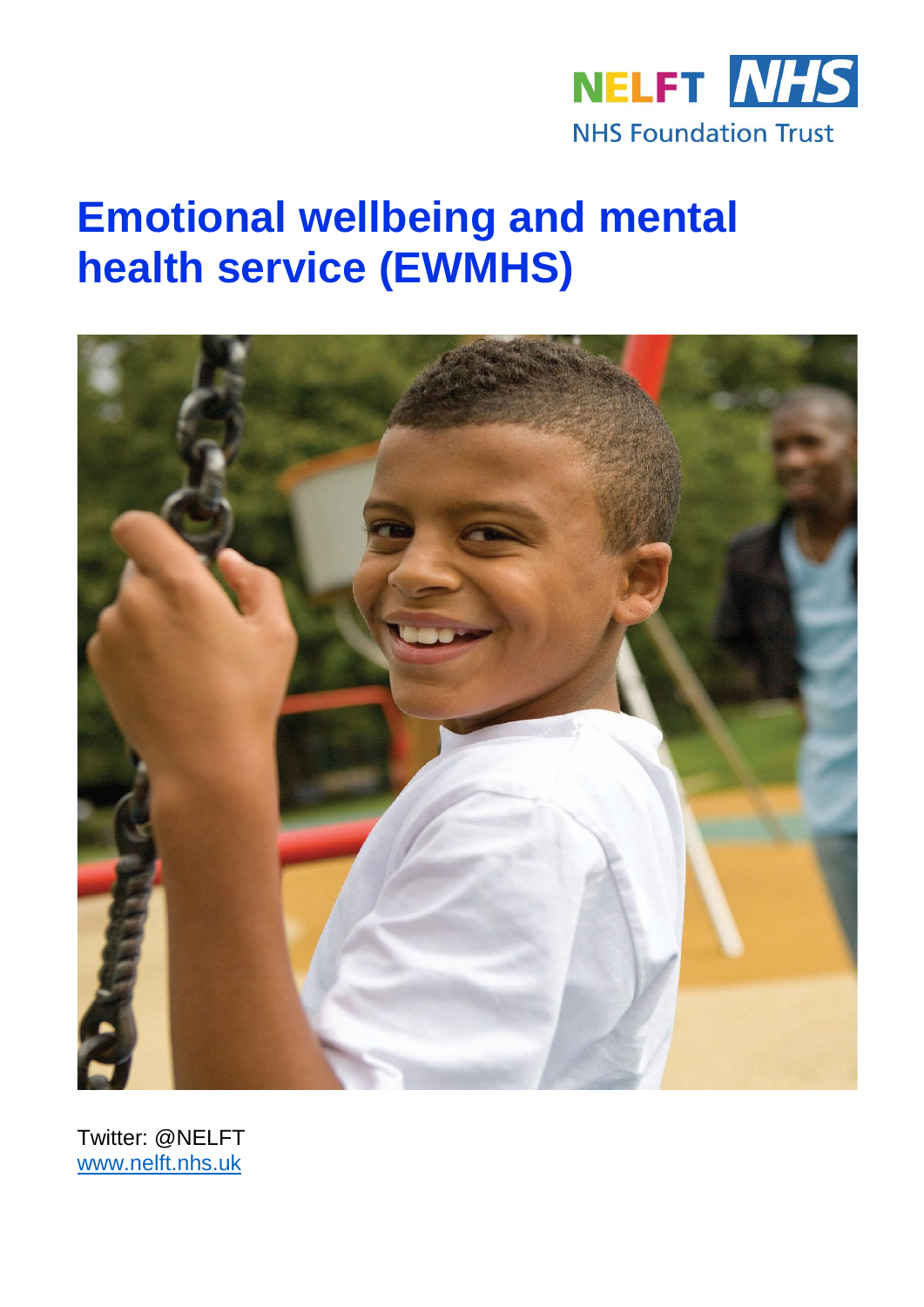

# **All you need to know**

All Children's and Adolescent Mental Health Services (CAMHS) across Southend Essex, and Thurrock are now called **Emotional Wellbeing and Mental Health Service (EWMHS**).

This service is provided by NELFT NHS Foundation Trust. NELFT is one of England's largest NHS foundation trusts; it is an experienced provider of mental health services for children and young people – and currently provides these services to children and young people in four London Boroughs and across Essex.

NELFT also provides community health services for children and young people with physical health needs in south west Essex and in the four London boroughs of Barking and Dagenham, Havering, Redbridge and Waltham Forest. You can find out more about NELFT by visiting [www.nelft.nhs.uk.](http://www.nelft.nhs.uk/)

NELFT's priority is providing the highest standard of care to our service users.

### **Who can access EWMHS?**

NELFT's EWMHS is for children and young people aged between 0-18, living in the Southend Essex, and Thurrock areas and is free at the point of entry.

The service is also for young people with special educational needs (SEN) up to the age of 25.

Any young person experiencing emotional and wellbeing or mental health problems, or any parent, guardian or teacher of a child who is experiencing emotional wellbeing and mental health difficulties may access our services.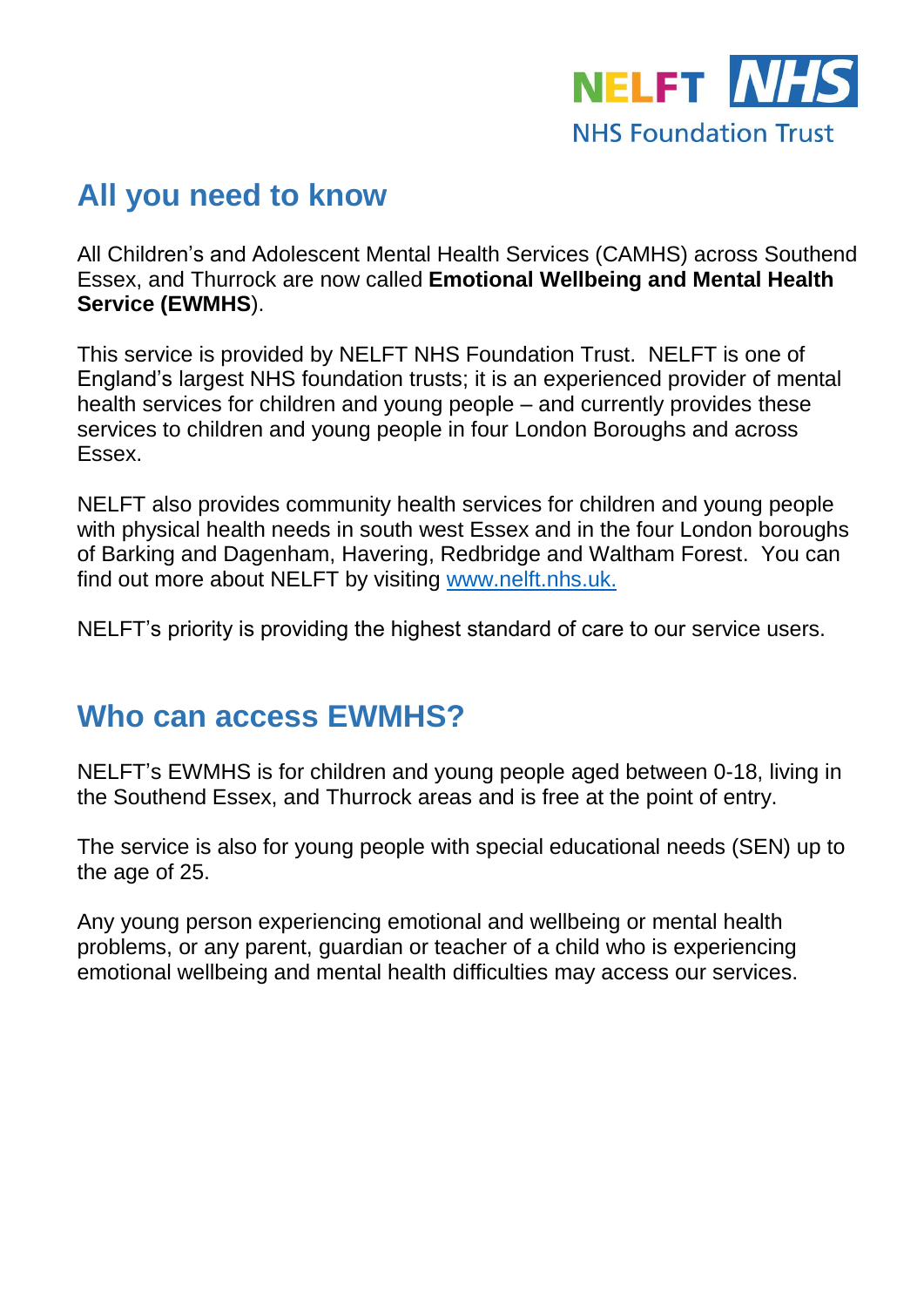

# **What services will we offer as part of the EWMH Service?**

- We will run preventative programs in schools, children's centres and other local places
- We will also advise and support other health and social services and train them
- We will offer a range of services including parenting and family groups, short psychological treatments and mindfulness in schools. These services often use self-help and guided selfmanagement.
- We will offer more in-depth psychological treatments. These are evidence based and delivered by highly skilled practitioners in specialist teams
- We have developed on-line and digital services including; Big White Wall [www.bigwhitewall.com](http://www.bigwhitewall.com/)
- We already help and support young people at times of crisis and if required, offer them a hospital admission. This level of help is available 24/7, 365 days of the year

# **Service Structure**

- **Three** Children's Single Point of Access (CSPA)
- **Seven** Locality teams
- **Three** Crisis Responses teams

These services operate across Southend Essex, and Thurrock.

### **Contacting our services**

Call **0300 300 1600** to access the EWMHS during working hours 9am - 5pm, Monday to Friday.

For our out of hours and weekend Crisis Support Service, please call our general NELFT switchboard on **0300 555 1201** to be put through to our Crisis Support Service.

Our Crisis Support Service is accessible 24 hours a day, 365 days of the year for advice and further support.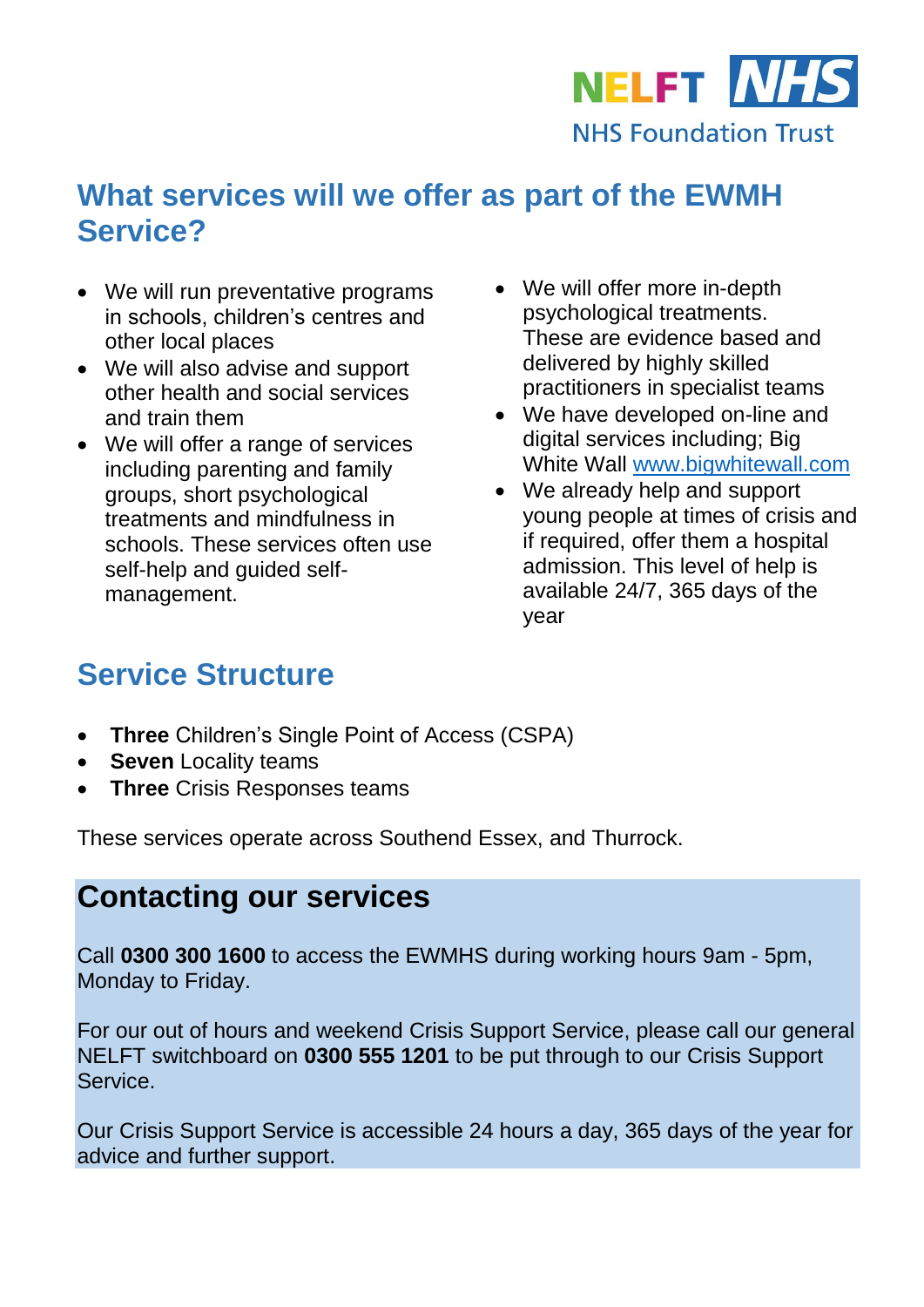

### **What types of conditions and issues will the EWMHS treat?**

- mood and anxiety disorders
- behavioural and conduct disorders
- emerging personality and attachment disorders
- eating disorders
- psychotic disorders
- deliberate self-harm and suicidal ideation
- neurodevelopmental disorders where there are co-existing mental health needs
- substance misuse with co-existing mental health needs (dual diagnosis)
- autistic spectrum disorder (ASD) where there are co-existing mental health needs
- attention deficit hyperactivity disorder (ADHD) where there are co-existing mental health needs
- prolonged bereavement problems

And all of our referrals made in to the service by a GP, professional or selfreferral are assessed against these types of conditions and issues.

This will follow a "Pathways Approach" developed in relation to NICE guidance criteria and based on a best practice model of treatment.

# **How can you access our services if you are a young person living in Southend Essex, and Thurrock?**

You can access our services in two different ways:

- By a referral to our services via your GP or other professional; or
- By self-referral via our central number **0300 300 1600** where you will be able to speak to a team of specialist healthcare professionals

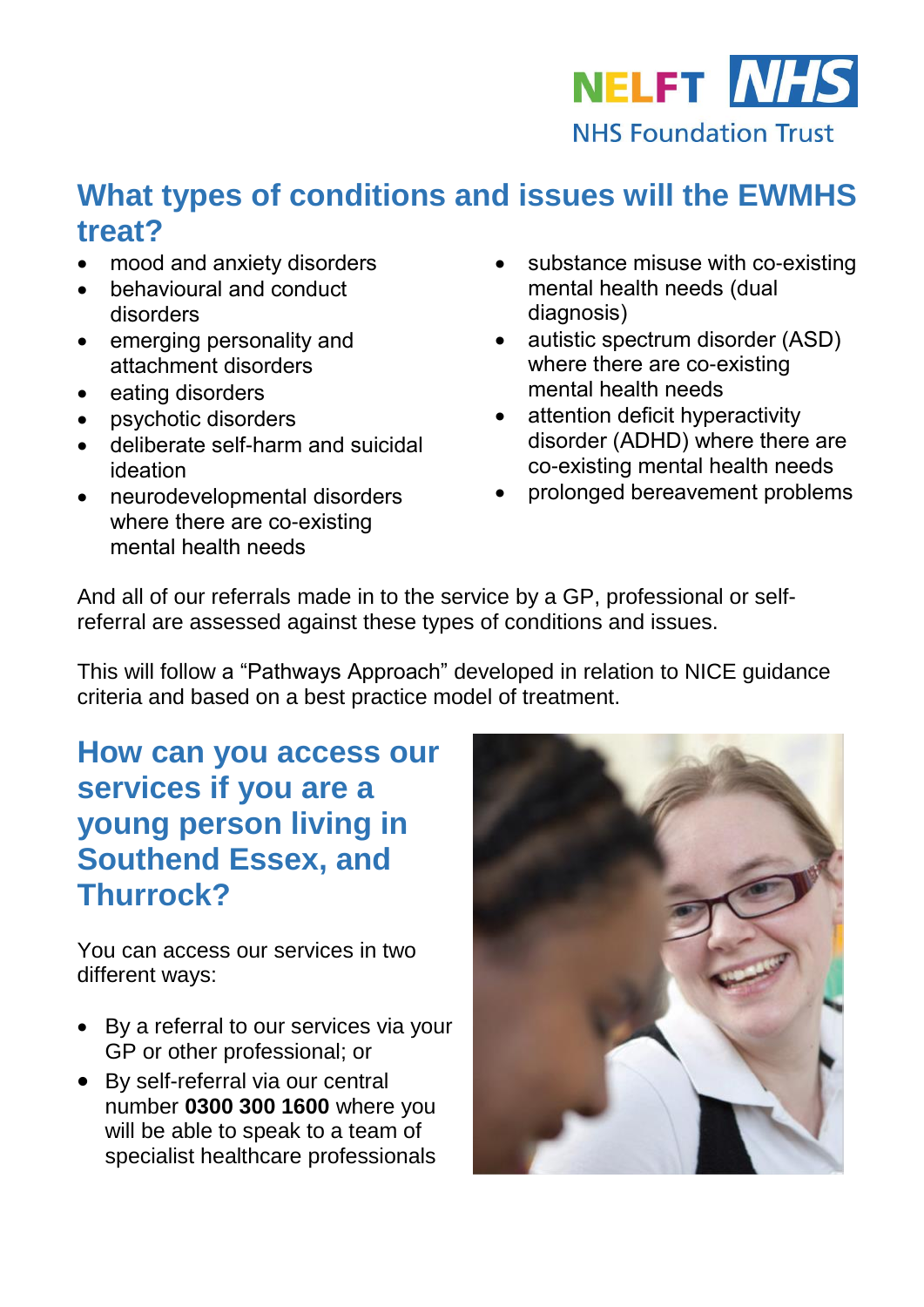

# **How to access our services if you are a concerned parent, care giver or a responsible adult of a young person**

Parents, care givers and responsible adults can also access our services by;

- Making an appointment to see your young person's GP with them, or
- Accessing our services for information by calling our central number **0300 300 1600** during working hours



# **Making a referral in to our EWMHS if you are a GP or health professional – how does it work?**

If you are a GP or health professional and you need to make a referral to our services, this is our referrals process:

- For all referrals, please contact **0300 300 1600** or email [NELFT-](mailto:NELFT-EWMHS.referrals@nhs.net)[EWMHS.referrals@nhs.net](mailto:NELFT-EWMHS.referrals@nhs.net)
- Referrers seeking advice will be contacted within 24 hours of the initial request
- Referrals to the CSPA will be reviewed daily, screened within two working days and responded to within five working days once allocated to the locality team
- All referrals will be prioritised according to the presenting clinical need
- All assessments will take place within 18 weeks
- All consultant and non-consultant led treatment will start within 18 weeks of the referral (RTT)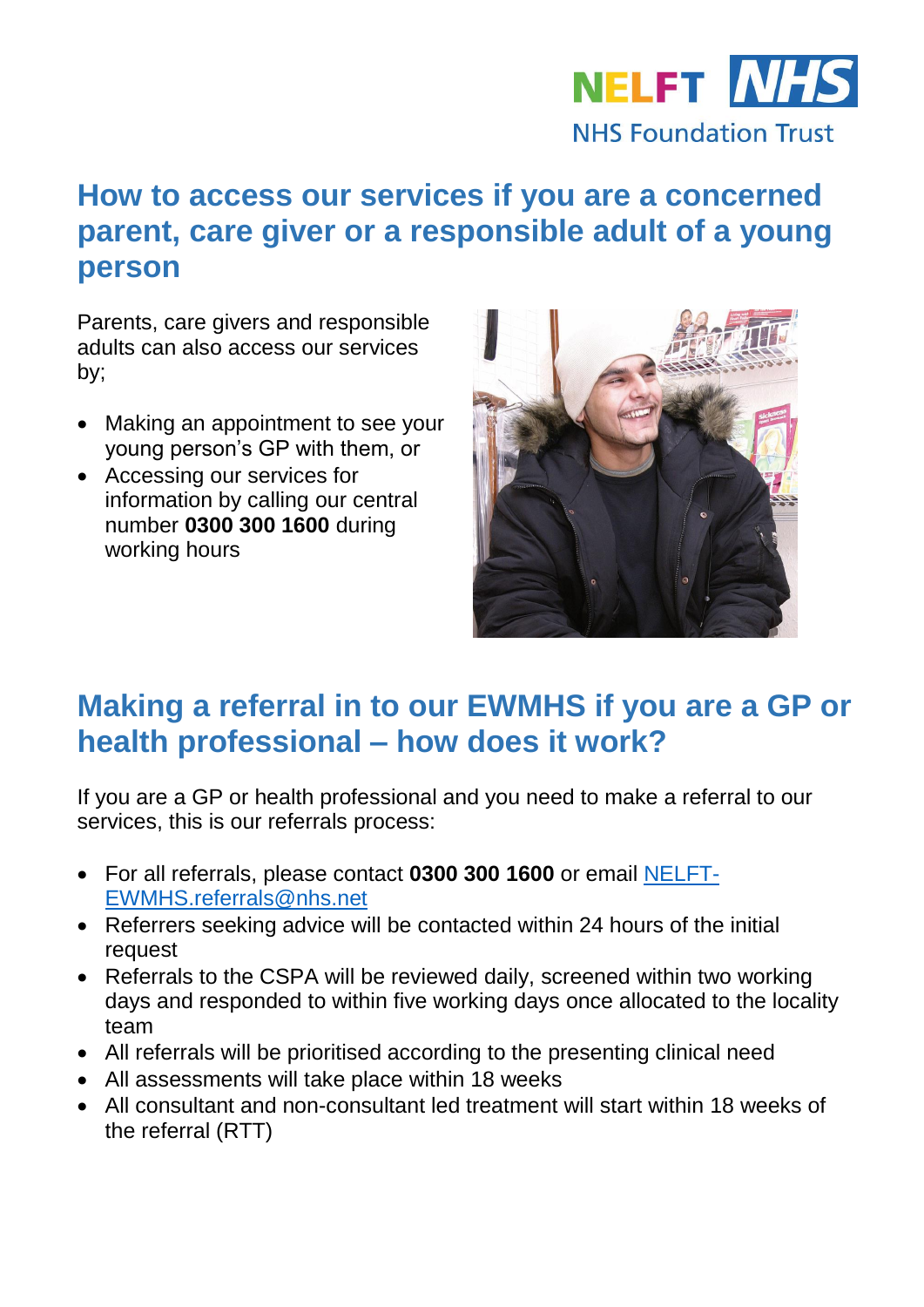

### **Where to find our services**

Our EWMHS services are located all over Southend Essex, and Thurrock at the following addresses:

#### **Locality Hubs:**

**Basildon and Brentwood Area:** Acorn House Ground Floor, Great Oaks, Basildon Essex SS14 1AH

#### **Castle Point and Rochford Area:**

Council Offices Kiln Road, Thundersley, Benfleet Essex SS7 1TF

Thundersley Clinic 8 Kenneth Rd, Benfleet Essex, SS7 3AT

#### **Mid-Essex Area:**

*County Hall & Duke Street Hub* County Hall, Duke Street Market Road, Chelmsford Essex CM1 1QH

#### **West Essex Area:**

Aylmer House Kitson Way, Harlow Essex CM20 1DG

### **Crisis Response Teams:**

#### **North East Essex Area:** 651 The Crescent, Colchester Business Park, Colchester, Essex CO4 9YQ

#### **Southend Area:**

3 Alexandra Street, Southend on Sea, Essex SS1 1BX

#### **North East Essex:**

651 The Crescent Colchester Business Park, Colchester Essex CO4 9YQ

Globe House, 6 George Street, Colchester, Essex CO1 1TP

#### **Thurrock Area:**

South Ockendon Health Centre**,** Darenth Lane, South Ockendon, Essex RM15 5LP*(please note we will soon be moving our premises to Maidstone Rd, Thurrock)*

#### **West and Mid Essex Area:**

Aylmer House, Kitson Way, Harlow, Essex CM20 1DG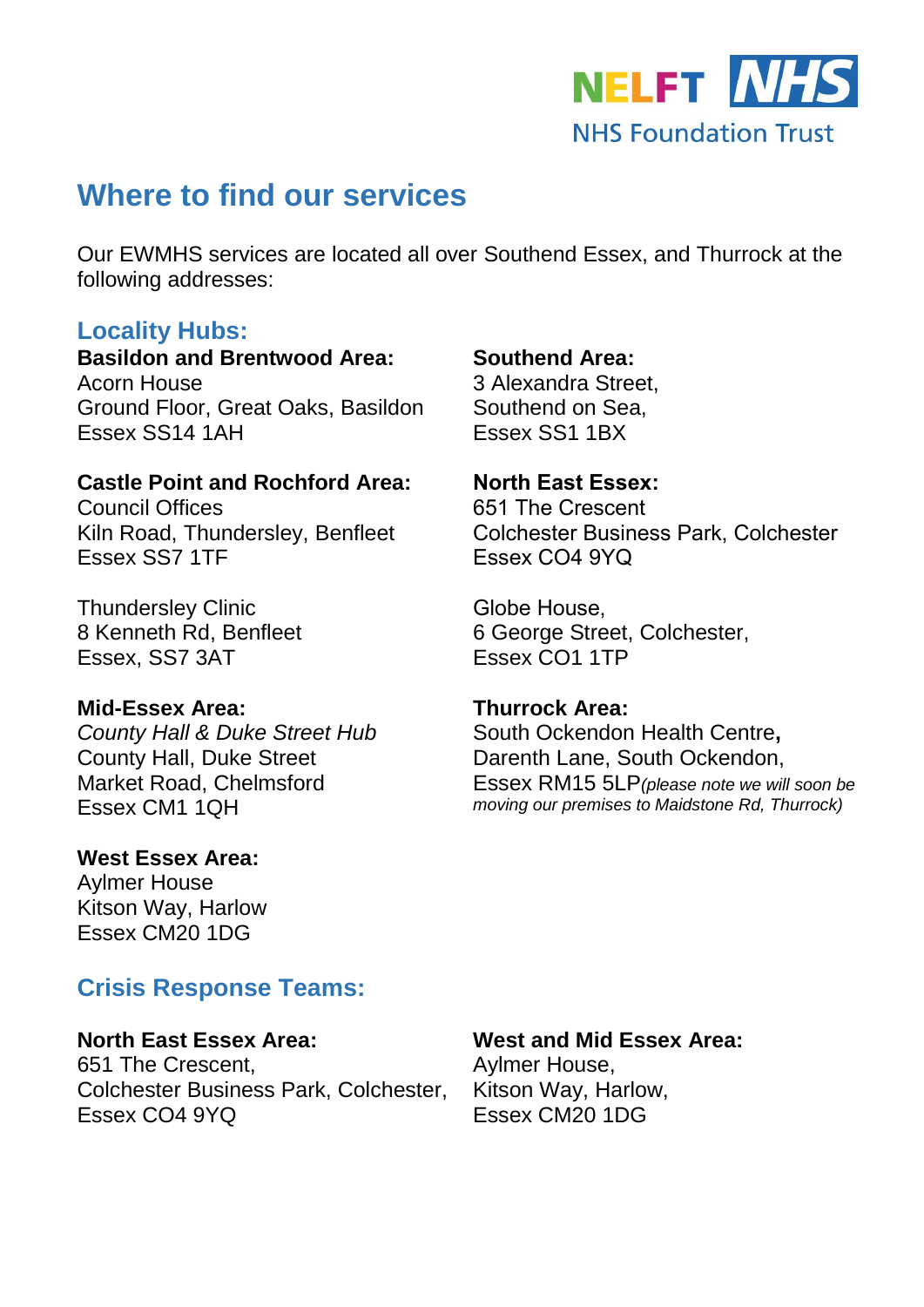

**Basildon & Brentwood, Castle Point & Rochford, Southend and Thurrock Areas:** Council Offices Kiln Road, Benfleet Essex SS7 1TS

### **Children's Single Point of Access (CSPA):**

**Essex:** Essex House, Colchester Business Park, 200 The Crescent, Colchester, Essex CO4 9YQ

**Southend:**

3 Alexandra Street, Southend on Sea, Essex SS1 1BX

#### **Thurrock:**

South Ockendon Health Centre**,** Darenth Lane, South Ockendon, Essex RM15 5LP *(please note we will soon be moving our premises to Maidstone Rd, Thurrock)*